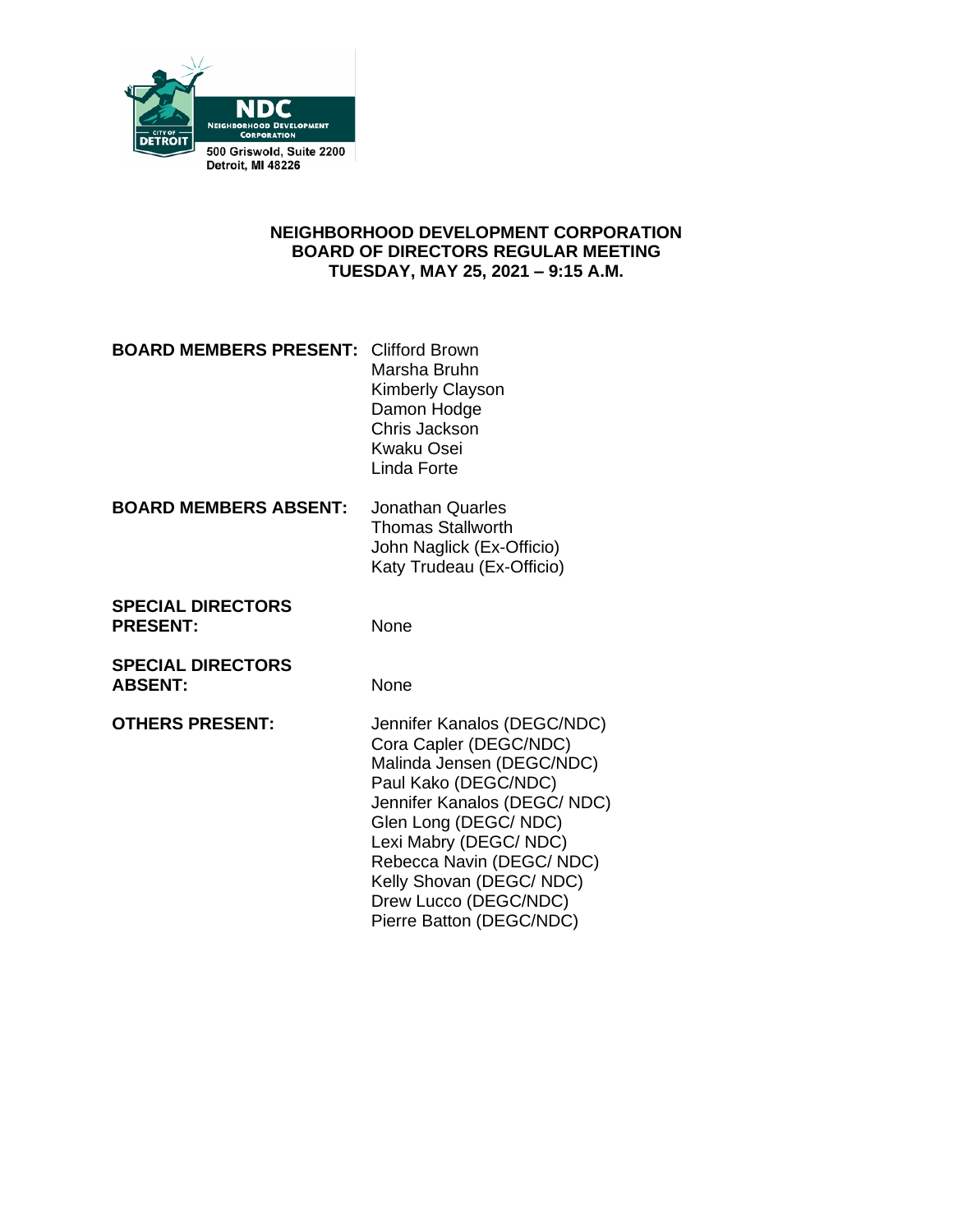

#### **MINUTES OF THE NEIGHBORHOOD DEVELOPMENT CORPORATION BOARD OF DIRECTORS REGULAR MEETING TUESDAY, MAY 25, 2021 HELD VIA ZOOM VIRTUAL MEETING 9:15 A.M.**

# **CALL TO ORDER**

Chairperson Forte called the regular meeting of the Neighborhood Development Corporation Board of Directors to order at 9:15 a.m. A roll call was conducted, and a quorum was established.

## **GENERAL**

# **Approval of Minutes**

Ms. Forte asked if there were any additions, deletions or corrections to the minutes of the March 30, 2020 minutes of the Special Board meeting.

Hearing none, Ms. Forte called for a motion:

Mr. Osei made a motion approving the minutes of the March 30, 2020 Special Board meeting, as presented. Mr. Hodge seconded the motion. NDC Resolution Code 21-05-02-80 was approved.

#### **PROJECTS**

None.

#### **ADMINISTRATION**

#### **Election of Officers FY 2021-2022**

Ms. Kanalos advised that the NDC Act 338 of Michigan Acts 1974, as amended, requires that the Officers of the Board of Directors be elected annually.

The current officers are as follows:

Linda Forte, Chairperson Jonathan Quarles, Vice Chairperson Marsha Bruhn, Secretary Thomas Stallworth, Treasurer

Staff proposes that the Chair open the floor to nominations.

Ms. Forte opened the floor to nominations for Election of Officers.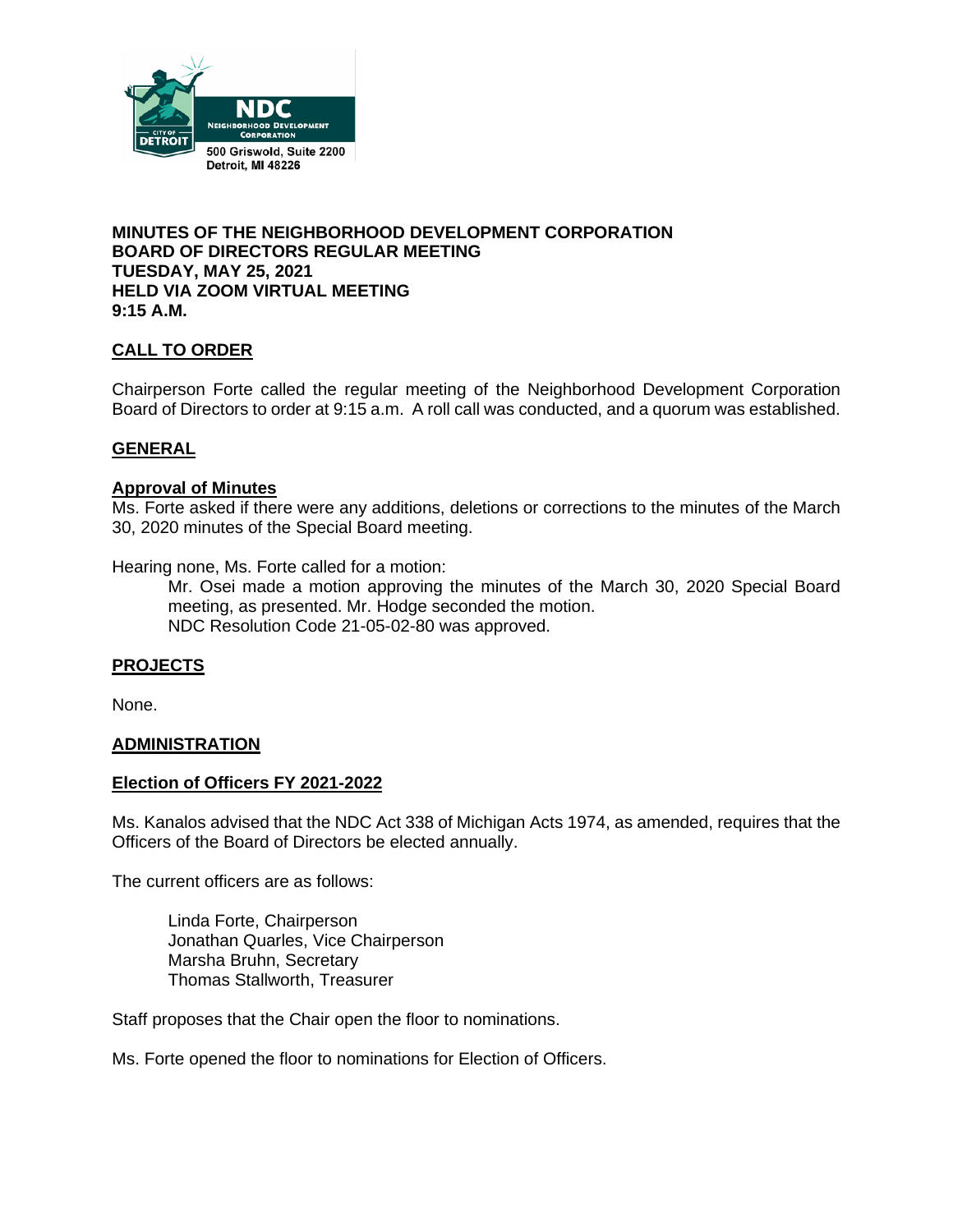

Mr. Osei made a motion to nominate and elect the current slate of Officers to serve another term. Mr. Hodge seconded the motion. NDC Resolution Code 21-05-01-56 was approved.

## **Schedule of Regular NDC Board Meetings for FY 2021-2022**

Ms. Kanalos advised that attached for the Board's review and approval is a resolution adopting a schedule indicating dates of the NDC Board's regular meetings for the fiscal year 2021-22. Ms. Forte asked if there were questions regarding the Schedule of Regular NDC Board Meetings for FY 2021-2022.

Hearing none, Ms. Forte called for a motion:

Ms. Bruhn made a motion approving the Schedule of Regular NDC Board Meetings for FY 2021-2022, as presented. Mr. Hodge seconded the motion. NDC Resolution Code 21-05-01-57 was approved.

#### **OTHER MATTERS**

None.

**PUBLIC COMMENT** None.

#### **ADJOURNMENT**

With there being no further business to come before the Board, on a motion by Mr. Hodge, seconded by Ms. Bruhn, Ms. Forte adjourned the meeting at 9:20 a.m.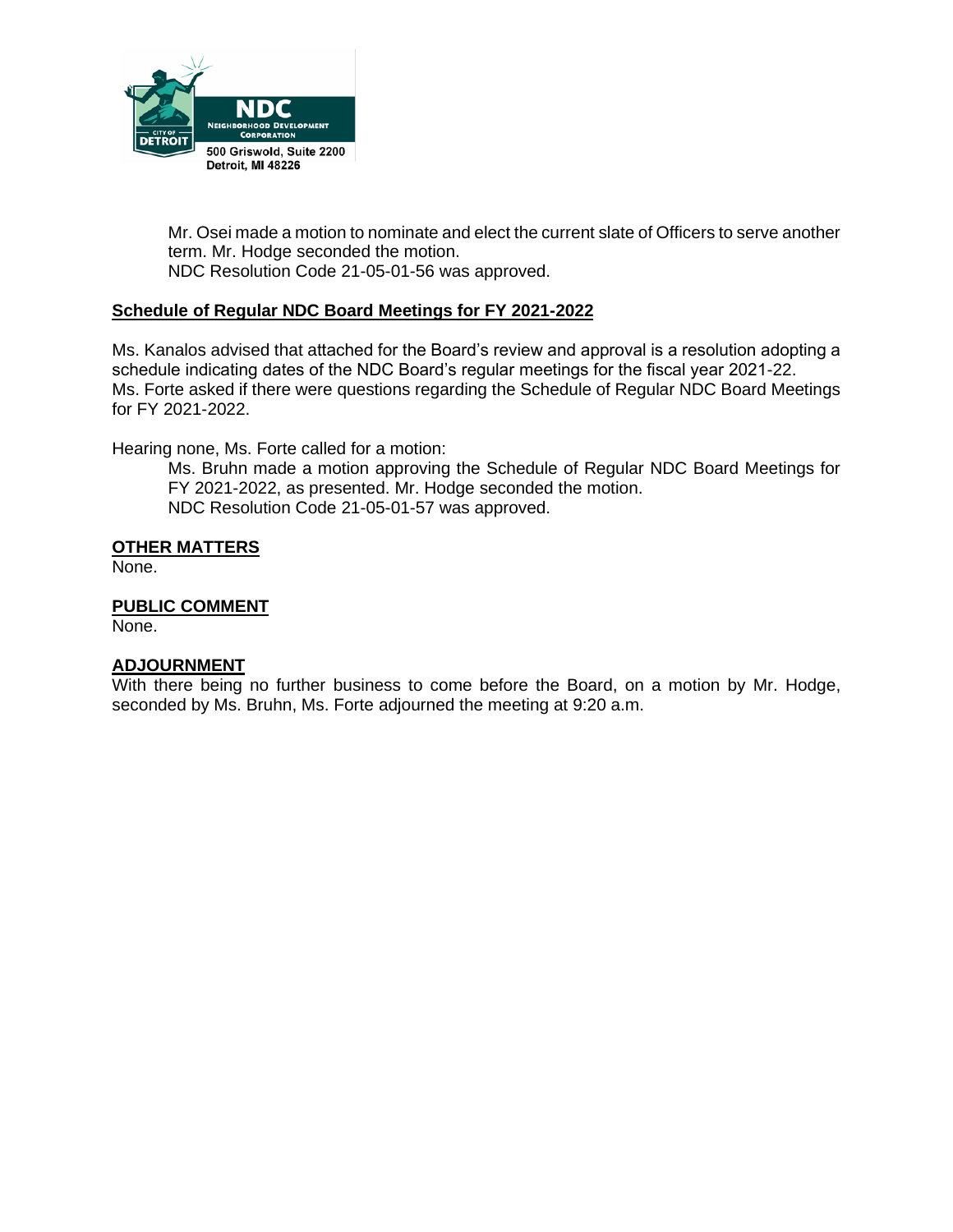

# **CODE NDC 21-05-02-80**

# **APPROVAL OF MINUTES OF MARCH 30, 2021 SPECIAL MEETING**

**RESOLVED**, that the minutes of the Special meeting of March 30, 2021 are hereby approved and all actions taken by the Directors present at such meeting, as set forth in such minutes, are hereby in all respects ratified and approved as actions of the Neighborhood Development Corporation.

May 25, 2021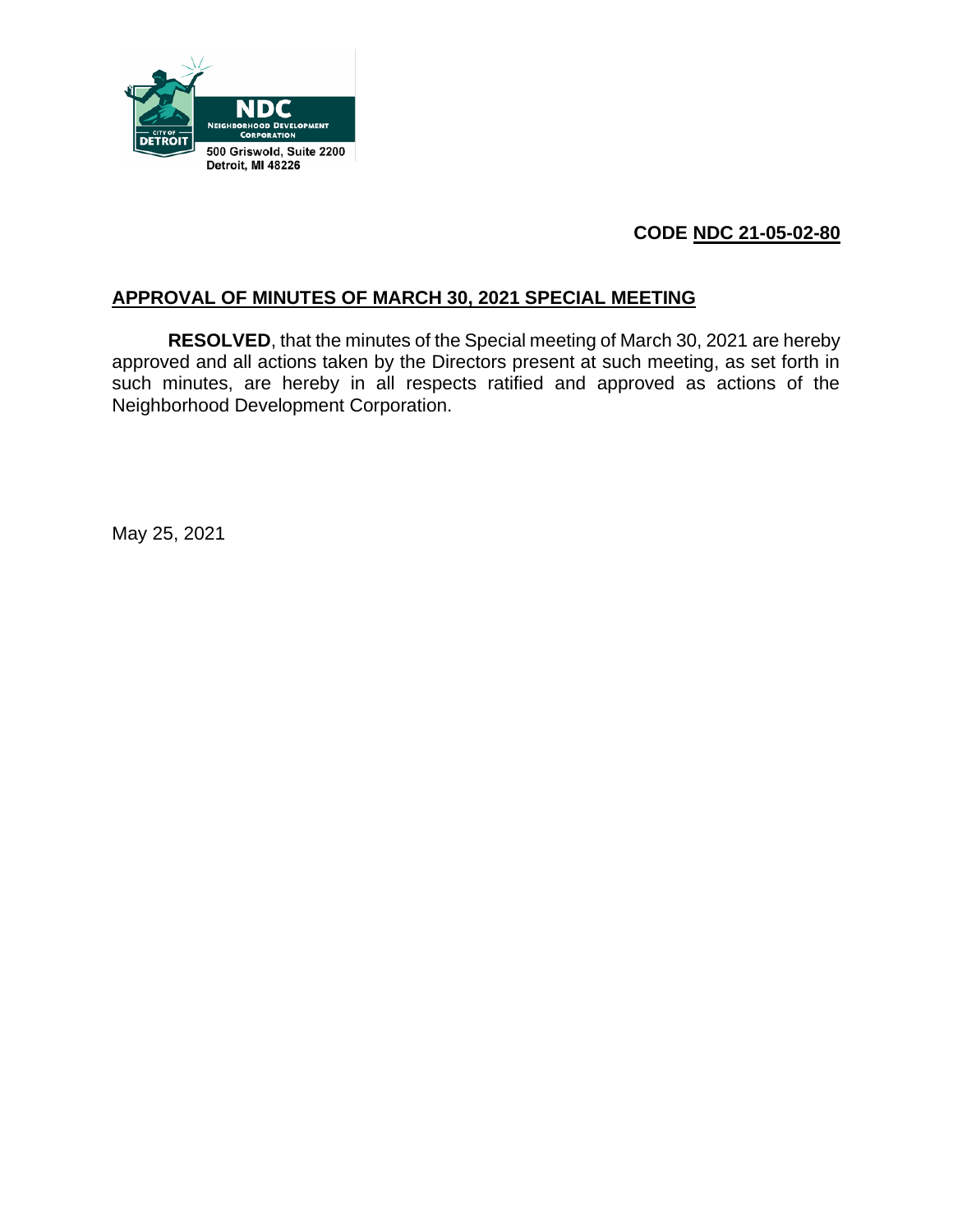

# **CODE NDC 21-05-01-56**

# **ADMINISTRATION: ELECTION OF OFFICERS**

**RESOLVED** that the following are hereby elected as Officers of the Board of Directors of the Neighborhood Development Corporation:

Linda Forte , Chairperson Jonathan Quarles , Vice Chairperson Marsha Bruhn , Secretary Thomas Stallworth , Treasurer

May 25, 2021